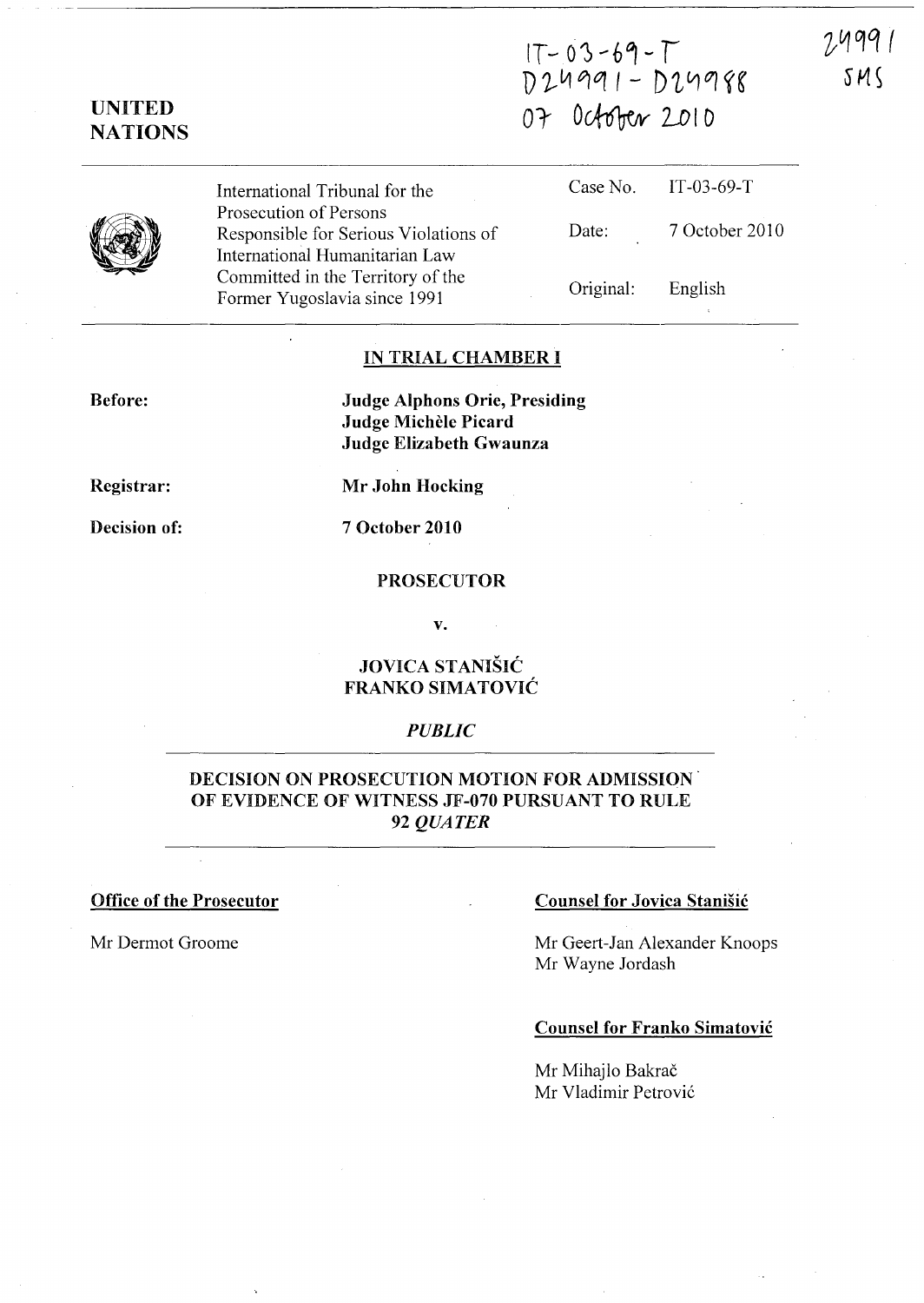**TRIAL CHAMBER I** of the International Tribunal for the Prosecution of Persons Responsible for Serious Violations of International Humanitarian Law Committed in the Territory of the Former Yugoslavia since 1991 ("Chamber");

**BEING** SEISED of the "Prosecution Motion for Admission of Evidence of Witness JF-070 Pursuant to Rule 92 *quater"* filed publicly with confidential Annexes A and B on 6 September 2010 ("Motion"), whereby the Prosecution seeks admission pursuant to Rule 92 *quater* of the previous testimony of Witness JF -070 in *Prosecutor* v. *Slobodan Milosevic ("Milosevic* case"), 13 associated exhibits, three statements given by the witness and his death certificate ("Proffered Evidence");  $\frac{1}{2}$ 

**NOTING** that the Prosecution submits that Witness JF-070 passed away on 28 June 2010 and that the Proffered Evidence is relevant, reliable and in large part corroborated by other witnesses who testify about the events in Zvornik:<sup>2</sup>

**NOTING** the "Defence Response to Prosecution Motion for Admission of Evidence of Witness JF-070 Pursuant to Rule 92 *quater"* filed confidentially on 22 September 2010 ("Response"), whereby the Stanišić Defence opposes the Motion relying on the arguments set out in its previous filing;<sup>3</sup>

**NOTING** that the Simatović Defence did not respond to the Motion;

**NOTING** that the applicable law governing the admission of evidence pursuant to Rule 92 *quater*  of the Tribunal's Rules of Procedure and Evidence ("Rules") has been set out in the "Decision on Prosecution Motion for Admission of Evidence of Witness B-179 Pursuant to Rule 92 *quater*<sup>7</sup>;<sup>4</sup>

**NOTING** that the general arguments relating to the right of the Accused to cross-examine witnesses<sup>5</sup> as well as to the issue of associated exhibits,<sup>6</sup> on which the Stanisic Defence relied by reference, have been addressed by the Chamber in "Decision on Prosecution Motions for Admission of Written Evidence Pursuant to Rule 92 *bis"; 7* 

Motion, paras 1, 11; Annexes A and B.

<sup>2</sup>  Motion, paras 2,4,6,8, 10, Annex B.

 $\overline{\mathbf{3}}$ Response, para. 3, referring to "Response to Prosecution Motions Pursuant to Rule 92 *his,* Notification Pursuant to Rule 94 *his,* and Request for Leave to Exceed the Page Limit", 9 July 2007' (confidential) ("92 *his* Response"). On 20 September 2010, the Stanišić Defence submitted its response to the Motion through informal correspondence. On 21 September 2010, the Chamber requested the Stanišić Defence to file its response formally no later than 22 September 2010.

<sup>4</sup>  See Decision on Prosecution Motion for Admission of Evidence of Witness B-179 Pursuant to Rule 92 *quater,*  **]]** March 20]0, paras 27-34.

 $\overline{\mathbf{5}}$ See 92 *his* Response, paras 8 *et seq.* 

<sup>6</sup>  See 92 *his* Response, paras 27 *et seq.* 

<sup>7</sup>  See Decision on Prosecution Motions for Admission of Written Evidence Pursuant to Rule 92 *his,* 7 October 2010 *("92 his* Decision"), paras 35-36, 49 *et seq., 60.*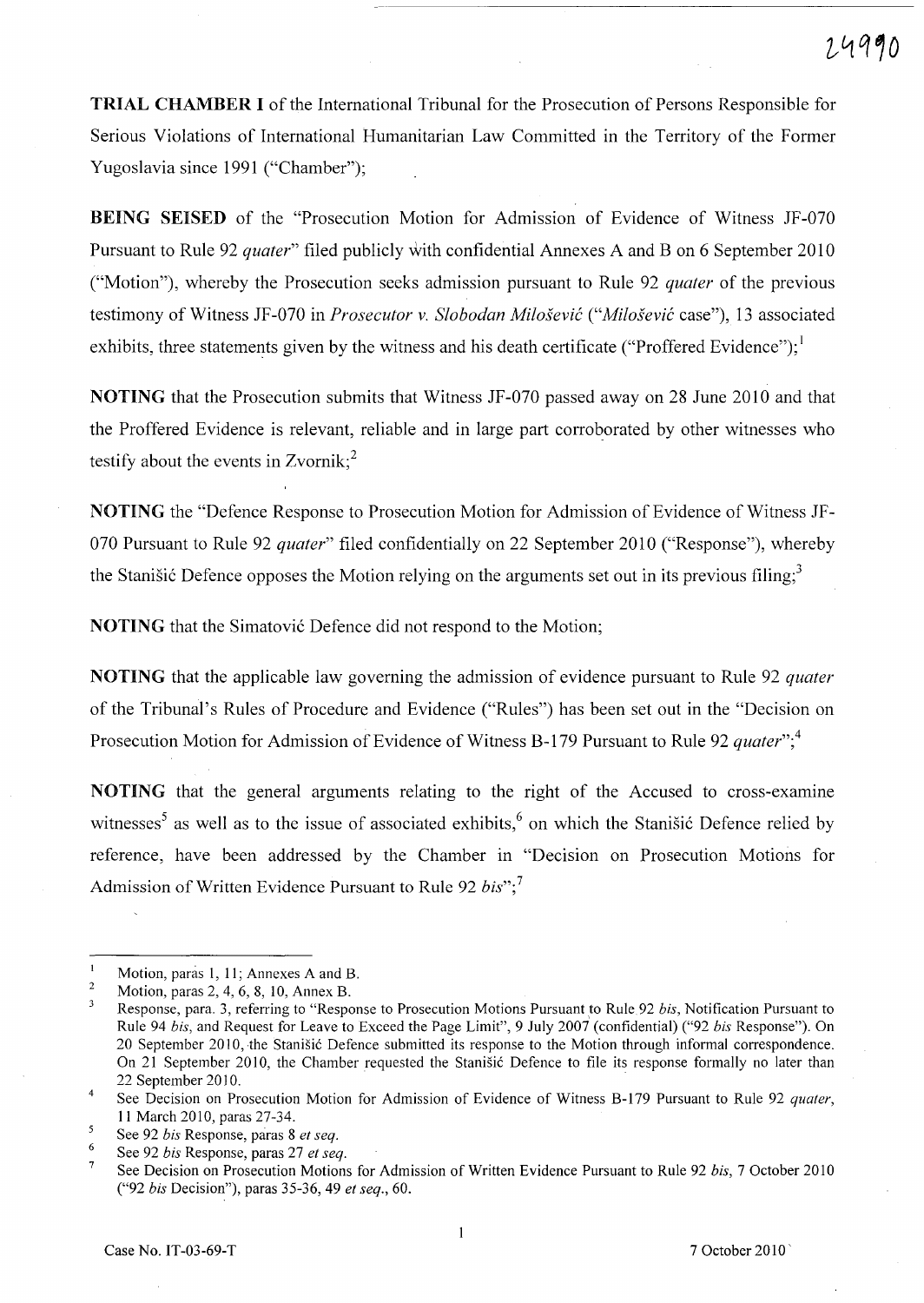CONSIDERING that this Chamber is convinced that Witness JF-070 is deceased and therefore unavailable within the meaning of Rule 92 *quater(A)(i);* 

CONSIDERING that the circumstances in which the Proffered Evidence was given, especially the fact that Witness JF-070's previous testimony has been subject to cross-examination in the *Milošević* case, and the circumstances in which the proffered written statements were made and recorded, give the Proffered Evidence strong indicia of reliability;

CONSIDERING that the Proffered Evidence does not go to the acts and conduct of the Accused as charged in the Indictment and is corroborated by other evidence in this case;<sup>8</sup>

FURTHER CONSIDERING that Witness JF-070 has been granted protective measures in the *Milošević* case which pursuant to Rule 75 (F)(i) shall continue to have effect in the present proceedings;<sup>9</sup>

FINDING that the Proffered Evidence fulfils the requirements of Rule 89 in being relevant and of probative value to the charges in the Indictment and that its probative value is not substantially outweighed by the need to ensure a fair trial;

FINDING that the Proffered Evidence should be admitted pursuant to Rule 92 *quater;* 

 $\boldsymbol{8}$ See Witnesses JF-007, B-161 as well as potentially 92 *bis* witness B-1769; see also 92 *bis* Decision, paras 31, 42- 43.

<sup>9</sup>  See *Prosecutor* v. *Slobodan Milosevic,* Case No. IT-02-54-T, Decision on Prosecution Motion for Trial Related Protective Measures for Witnesses Identified as B-I098, B-I237, B-I775 and B-1518, 6 May 2003.